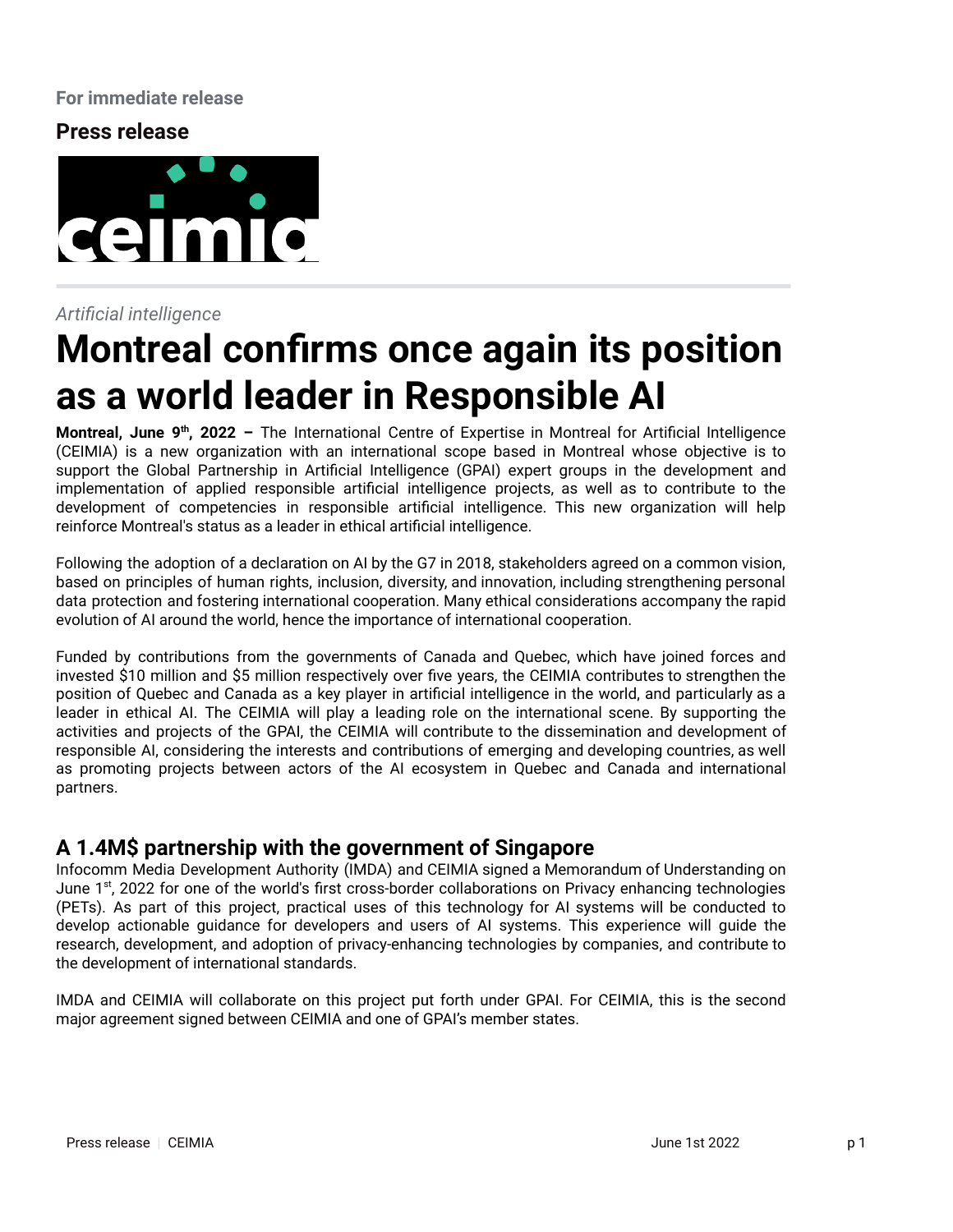*"The Global Partnership on Artificial Intelligence is a critical forum for advancing the responsible development and use of artificial intelligence. Our government is actively working with several experts from around the world to better understand the impact of AI and find solutions to related challenges, while building a global collaborative ecosystem. This agreement with Singapore is a testament to the Canadian contribution, and more specifically the Montreal Centre of Expertise, to ensure that artificial intelligence is developed and used responsibly for the benefit of all."*

The Honourable François-Philippe Champagne, Minister of Innovation, Science and Industry

*"Convinced of the importance of fostering international collaborations to promote and adopt trustworthy AI, our ministry financially supported the creation of CEIMIA. I am proud to see the organization's significant achievements, including the signing of this partnership with the government of Singapore. This is a great testament to CEIMIA's international recognition, and the importance of the projects completed for the benefit of the Global Partnership on Artificial Intelligence."*

> Nadine Girault, Minister of International Relations and La Francophonie Minister Responsible for the Laurentides

# **Sophie Fallaha is CEIMIA's new Executive Director**

Sophie Fallaha is leading CEIMIA as Executive Director of the organization. Prior to joining CEIMIA, Ms. Fallaha was the Executive Director of the International Reference Centre for the Life Cycle of Products, Processes and Services (CIRAIG).

It is with great enthusiasm that I join the CEIMIA team. If AI is to be a powerful tool that can *support the fight against climate change, human rights and global health issues, its development must be done in a responsible manner. I am convinced that it is through concerted multi-stakeholder and international action that we will achieve this goal and CEIMIA will play a key role in this. Our ambition is to build a world-class centre of excellence in Montreal that will contribute not only to the responsible development of AI, but also to the influence of Montreal's leadership on the international scene."*

Sophie Fallaha, Executive Director of CEIMIA

# **A first board of directors of international calibre**

In order to give itself the means to achieve its ambitions, CEIMIA has elected its first international board of directors. Composed of three international members, three national members, two members appointed by the governments of Canada and Quebec and one seat reserved for an international organization, CEIMIA's mission has attracted major players in the field:

- Philippe Beaudoin, Co-Founder and  $CEO \cdot Wavery$
- Ashley Casovan, Executive Director · Responsible AI Institute
- John Hepburn, CEO and Scientific Director · MITACS
- Lyse Langlois, Executive Director · OBVIA
- Dewey Murdick, Director · Center for Security and Emerging Technology · Georgetown University
- Jean-Philbert Nsengimana, Chief Digital Advisor · Africa Centres for Disease Control and Prevention
- Marc-Étienne Ouimette, Global Lead AI Policy (AWS) · Amazon
- Marietje Schaake, International Policy Director · Cyber Policy Center / International Policy Fellow ·